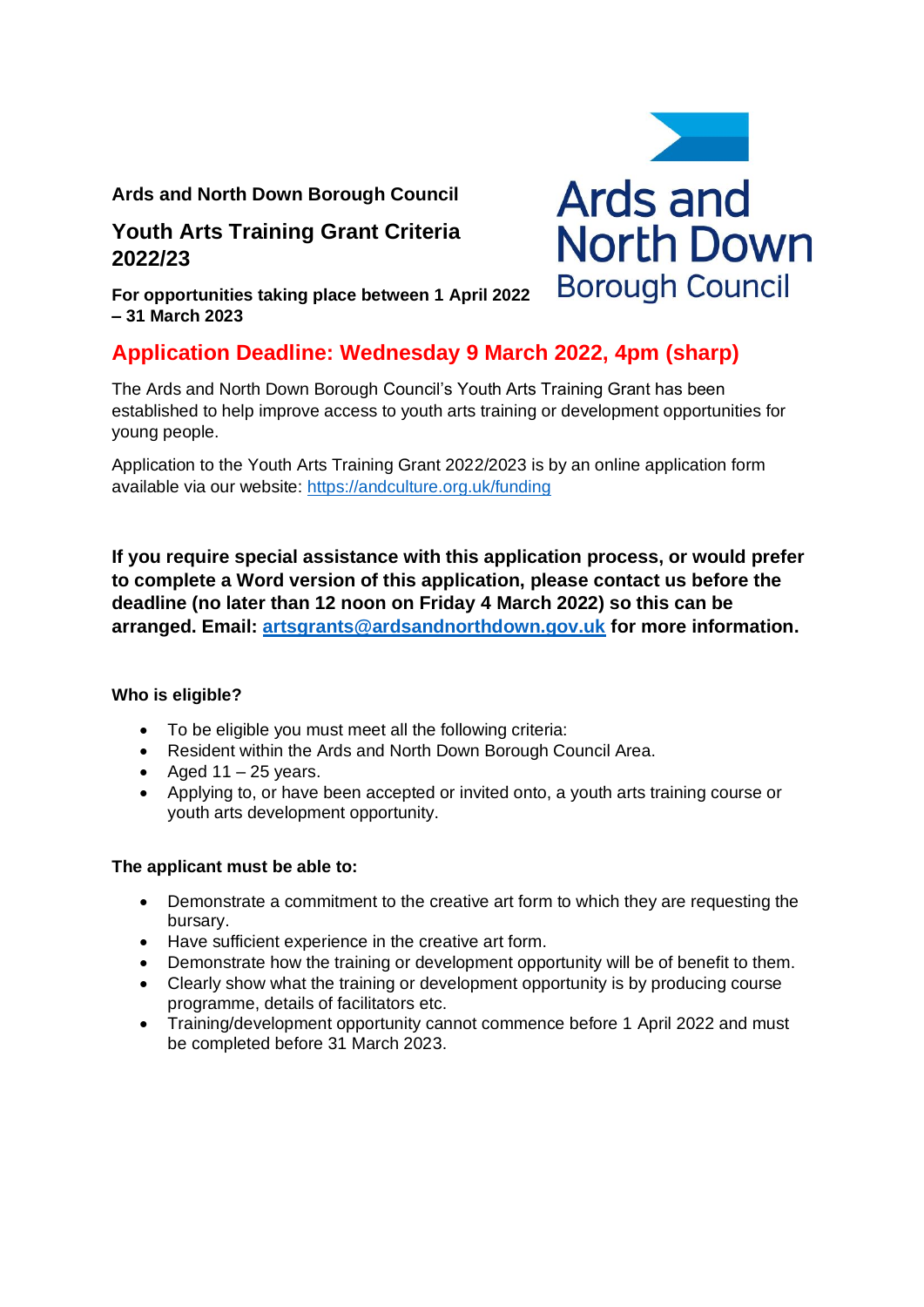## **Please provide the following essential documentation with your application:**

- Evidence of the course/training/activity programme or publication (EG: Course programme information, residency information pack, etc).
- Receipts/invoices/evidence of costs.
- A letter of acceptance or invite onto course/training/activity (where applicable).

#### **Non-essential support material:**

• Support material of your artistic activity (EG: Images of your activity, publications, performance examples, newspaper articles of your activity, etc).

## *It is recommended that you compile the essential documentation in the following formats before completing your application online, ready to be uploaded:*

- Evidence of the course/training/activity programme or publication (PDF document is preferable).
- Receipts/invoices/evidence of costs (PDF document is preferable).
- A letter of acceptance or invite onto course/training/activity if applicable (PDF document is preferable).

## *If you wish to provide further support material of your artistic practice (non-essential), the following formats are recommended:*

• Supporting materials in the following formats where applicable (Jpeg images no less than 1MB, audio files no more than 25MB, video files no more than 25MB, publications / examples of writing preferable as one PDF document, etc).

#### **Failure to supply the requested essential documentation at time of application may result in your application not being assessed.**

## **What type of training/development opportunity is suitable?**

Those:

- That promote and encourage artistic development and skills in young people.
- That ensure quality arts experiences and best practice.
- That support wellbeing through creative activity.

Some examples of what we will consider are:

- A young person undertaking a summer residential youth theatre, orchestra or choir training programme.
- A young person undertaking a visual arts or crafts training programme or residency.
- Short-term or one-off courses, residencies and development opportunities.
- Accredited or non-accredited training.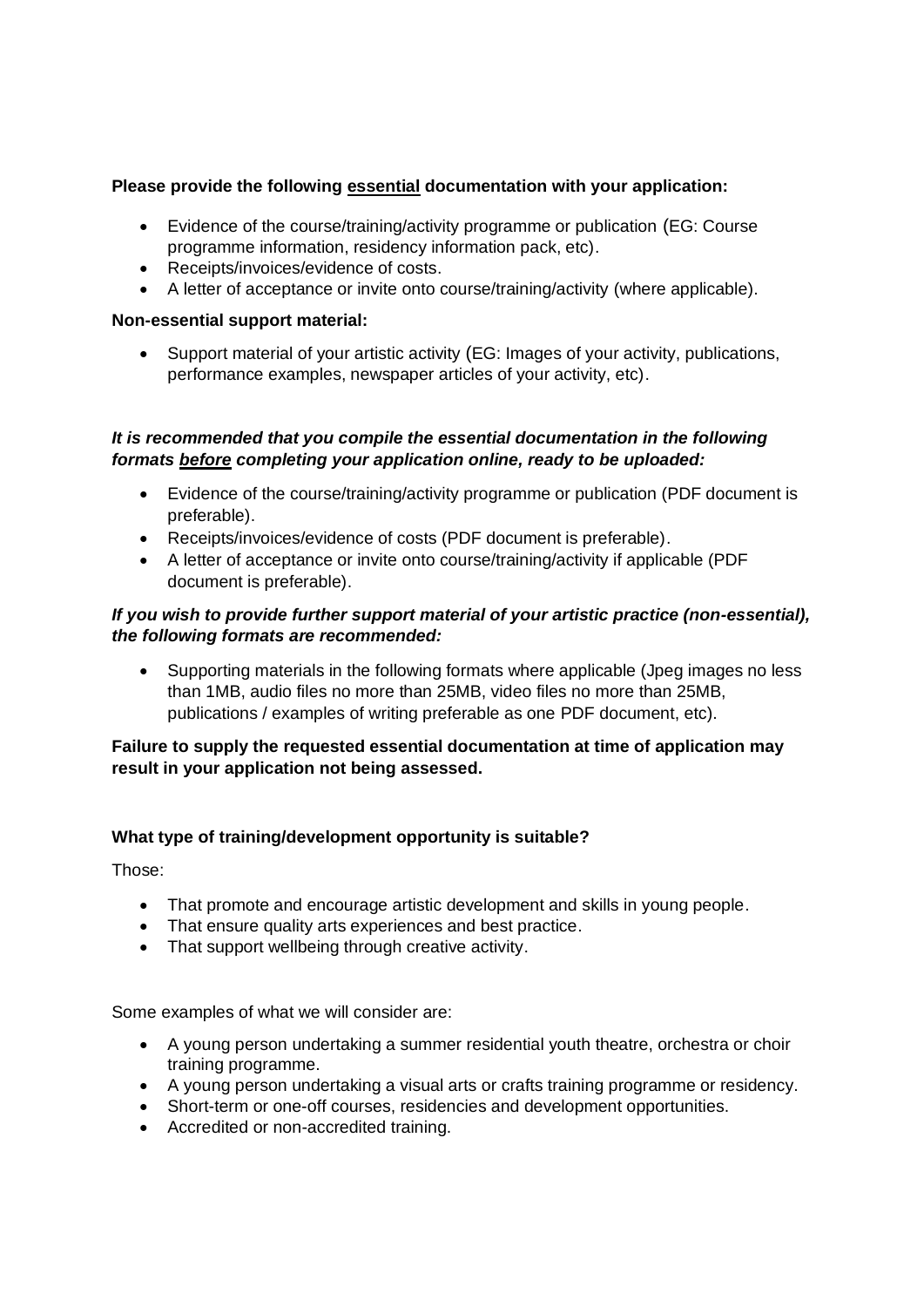## **Scoring**

Applications will be scored on the following criteria:

- Is the applicant resident within the Ards and North Down Borough Council area? *(Yes/No)*
- Experience of applicant and commitment to artistic development *(25%)*
- Quality of course/residency/training opportunity, including value for money *(25%)*
- Applicant demonstrates how the course/residency or training opportunity will benefit their artistic skills/development *(50%)*

#### **Grant Guidelines**

- Grants of up to a total of £250 are available per applicant per financial year. The Youth Arts Training Grant can represent up to 90% of the total course/residency/training opportunity costs.
- Applications are welcome irrespective of an individual's religious belief, political opinion, racial group, gender, sexual orientation, marital status, whether they have dependents or not, or whether they have a disability or not. Please be advised that those applicants who have indicated that they have a disability or a physical or mental impairment will be required to provide more detail if their application is successful to ensure their needs may be met through putting in place reasonable adjustments (if applicable).
- Grants awarded are subject to Covid-19 regulations and Government guidelines.
- Grants will not be given for costs relating to full time or long-term part-time courses or annual membership.
- An application can cover any aspect of the cost of a training programme or course in a related subject.
- Grants may also be used towards payment of travel and accommodation of the applicant only. Payments towards costs of a guardian to accompany the applicant (for travel, etc) will not be covered. Receipts/invoices/evidence of costs must be provided at the time of application.
- Applicants should note that while careful consideration will be given to each application, it may not be possible to assist every applicant even if all the criteria are met.
- A condition of the Award is that successful applicants will be required to provide Ards and North Down Borough Council's Arts Section with a short evaluation on how they used their award and the benefit they gained from it.
- Ards and North Down Borough Council cannot accept applications for training or activity already undertaken (retrospective funding).
- Applications received after the stated deadline will **not** be assessed.
- Training/development opportunity cannot commence before 1 April 2022 and must be completed before 31 March 2023.
- All money must be spent before 31 March 2023.